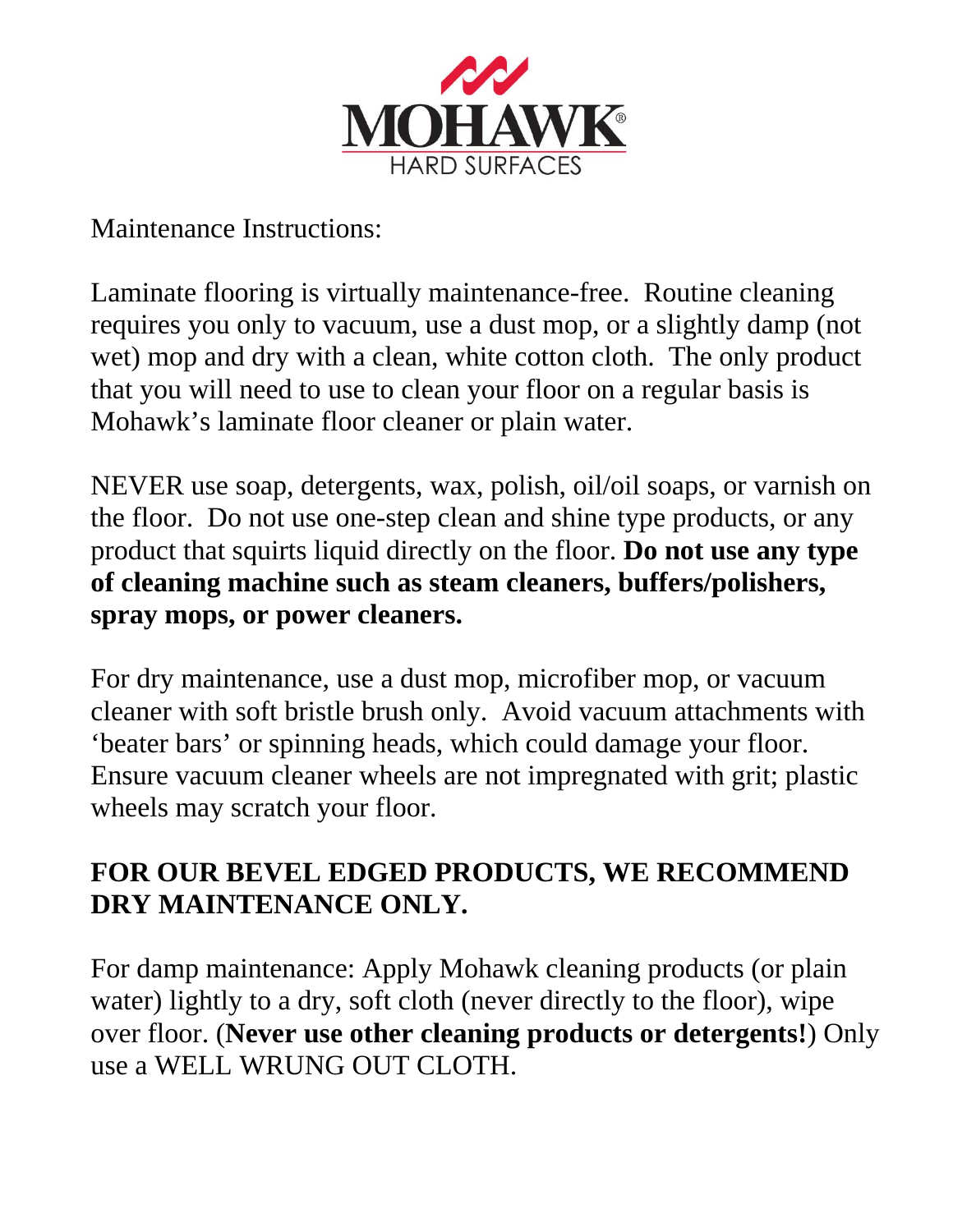ALWAYS WIPE DRY IMMEDIATELY AFTER until no moisture is visible on the floor. Do not allow the floor to AIR DRY. If you do not wipe it dry, the cleaning product has virtually no effect. WET MAINTENANCE IS ENTIRELY FORBIDDEN! Never wet mop or use steam cleaners on your floor.

Remove stubborn stains carefully with a little acetone (fingernail polish remover) on a soft cloth. Never use steel wool, abrasive cleaners, or scouring powder, as they will scratch your floor.

Mohawk laminate is based on pre-treated, watertight, glued HDF board. Despite Mohawk laminate's relative moisture-resistance, remove any excess water immediately.

Enjoy your floor!

Cleaning solutions for specific problems:

| <b>Problem</b>                       | <b>Solution</b>                            |
|--------------------------------------|--------------------------------------------|
| Grease, Juice, Wine, Mustard,        | Water & ammonia or water &                 |
| Coffee, Tea, Milk                    | vinegar (3 parts water to 1 part           |
|                                      | vinegar or ammonia)                        |
| Crayon, Asphalt, Nail Polish, Paint, | Denatured alcohol or Acetone <sup>TM</sup> |
| Lipstick, Ball Point Pen Ink,        | (nail polish remover), then                |
| <b>Laundry Marker Ink</b>            | water and an alcohol based                 |
|                                      | soap-free non-abrasive                     |
|                                      | household cleaner (like Windex)            |
| <b>Gum, Candle Wax</b>               | Allow to harden, then gently               |
|                                      | scrape free with a rubber                  |
|                                      | scraper                                    |